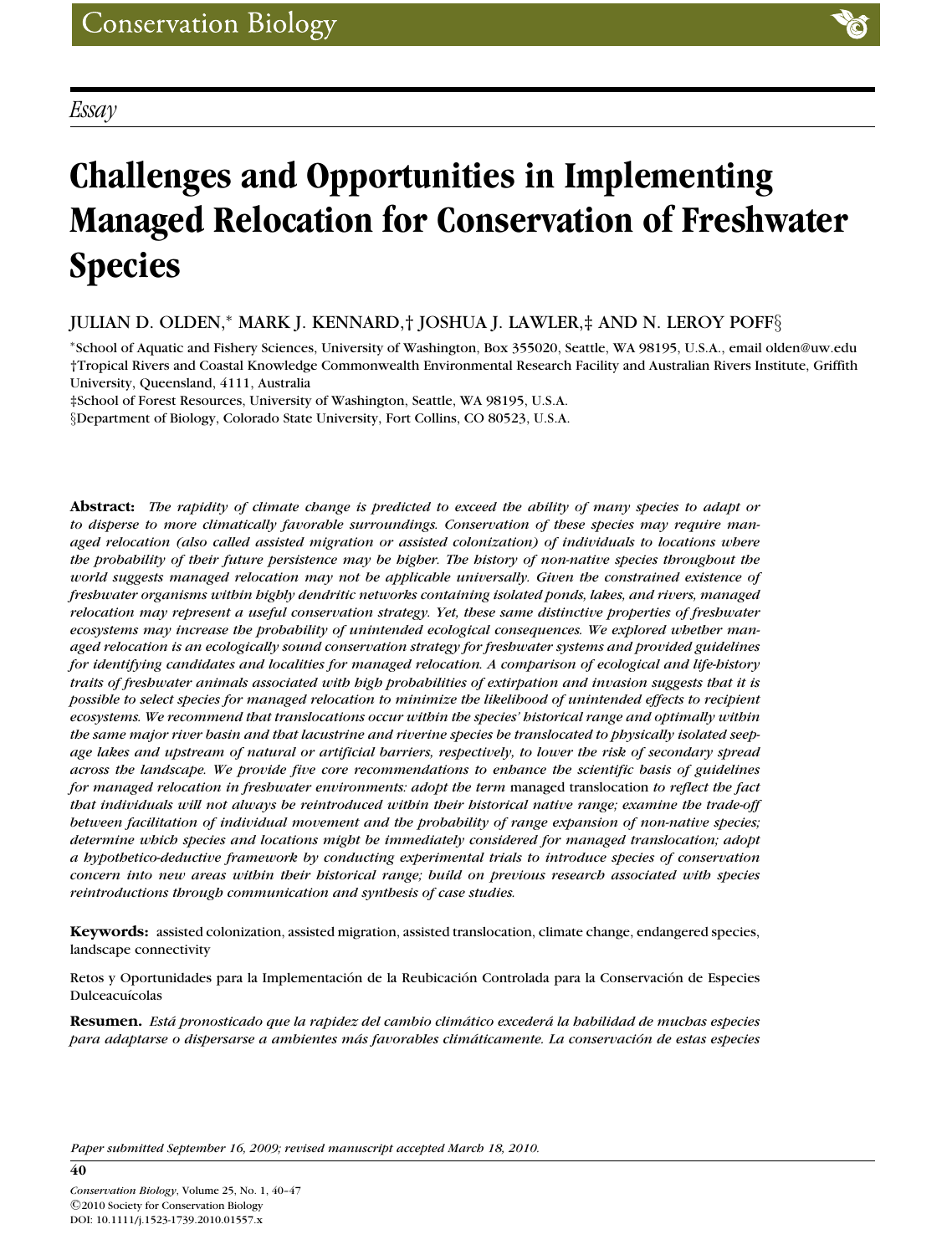*puede requerir la reubicacion controlada (tambi ´ ´en llamada migracion asistida o colonizaci ´ on asistida) de ´ individuos hacia localidades en las que puede ser mayor la probabilidad de su persistencia futura. La historia de especies no nativas en todo el mundo sugiere que la reubicacion controlada puede no ser aplicable ´ universalmente. Debido a la existencia limitada de organismos acuaticos en redes sumamente dendr ´ ´ıticas que contienen charcas aisladas, lagos y r´ıos, la reubicacion controlada puede representar una estrategia de ´ conservacion´ util. Pero, estas mismas propiedades distintivas de los ecosistemas dulceacu ´ ´ıcolas pueden incrementar la probabilidad de consecuencias ecologicas no planeadas. Exploramos s ´ ´ı la reubicacion controlada ´ es una estrategia de conservacion v ´ alida para los sistemas dulceacu ´ ´ıcolas y proporciona directrices para la identificacion de candidatos y localidades para la reubicaci ´ on controlada. La comparaci ´ on de atributos ´ ecologicos y de historia de vida de animales dulceacu ´ ´ıcolas asociados con altas probabilidades de extirpacion´ e invasion sugiere que es posible seleccionar especies para la reubicaci ´ on controlada para minimizar la ´ probabilidad de efectos no planeados en los ecosistemas receptores. Recomendamos que las translocaciones se lleven a cabo dentro del rango de distribucion hist ´ orica de la especie y, ´ optimamente, en la misma cuenca ´ hidrologica y que las especies lacustres y de r ´ ´ıo sean translocadas a lagos aislados f´ısicamente y r´ıo arriba de barreras naturales o artificiales, respectivamente, para reducir el riesgo de dispersion secundaria en el ´ paisaje. Proporcionamos 5 recomendaciones clave para incrementar la base cient´ıfica de las directrices para la reubicacion controlada en ambientes dulceacu ´ ´ıcolas: adoptar el t´ermino translocacion controlada para ´ reflejar el hecho de que los individuos no siempre seran reintroducidos en su rango hist ´ orico de distribuci ´ on´ nativa; examinar los pros y contras de la facilitacion del movimiento individual y la probabilidad de la ´ expansion del rango de distribuci ´ on de especies no nativas; determinar las especies y localidades que pueden ´ ser consideradas inmediatamente para la reubicacion controlada; adoptar un marco hipot ´ ´etico-deductivo mediante el desarrollo de pruebas experimentales para introducir especies de inter´es para la conservacion en ´ areas nuevas en su rango de distribuci ´ on hist ´ orica; basarse en investigaciones previas de reintroducciones ´ de especies mediante la comunicacion y s ´ ´ıntesis de estudios de caso.*

Palabras Clave: cambio climático, colonización asistida, conectividad del paisaje, especies en peligro, migración asistida, translocacion asistida ´

#### **Introduction**

Mounting concern regarding the persistence of species in a changing climate has revived interest in the notion of landscape fluidity and the need for organisms to respond to dynamic environmental conditions (Manning et al. 2009). Improved land management and habitat restoration are the current focus of efforts to improve the quality, connectivity, and permeability for dispersal of different species (Mawdsley et al. 2009). Nevertheless, the rapidity of climate change may exceed the ability of some species to adapt or to disperse to more climatically favorable surroundings (Thomas et al. 2004; Parmesan 2006; Loarie et al. 2009). Such findings have resulted in a lively debate among conservation scientists about the merits of translocating individuals to areas where environmental (especially climatic) conditions are likely to be suitable in the foreseeable future. This process is discussed under the rubric of assisted migration, assisted colonization, human-aided translocation, and most recently managed relocation (e.g., Hulme 2005; Hunter 2007; McLachlan et al. 2007; Hoegh-Guldberg et al. 2008).

Managed relocation addresses the detrimental effects of climate change on biological units such as populations, species, or ecosystems (Richardson et al. 2009). It involves the purposeful movement of individuals to locations where the probability of future persistence is likely to be high, but where the species is not known to have occurred previously. Many argue that traditional strategies may no longer ensure population or species persistence given the rapidity of climate change (Harris et al. 2006). Yet, there is good reason to question whether managed relocation is a viable conservation strategy. For example, managed relocation promotes the distributional expansion of species and thus may have undesirable effects on other species or ecological processes (Ricciardi & Simberloff 2009; Seddon et al. 2009). The view that "assisted colonization is tantamount to ecological roulette" (Ricciardi & Simberloff 2009) has been refuted by those who argue that the probability of species' extinctions from climate change is too great to discount managed relocation (e.g., Sax et al. 2009; Schwartz et al. 2009).

Thus far, the discussion of the decision-making process involved in managed relocation has focused primarily on terrestrial organisms. But projected increases in air temperatures and alterations of precipitation and runoff will greatly modify the hydrologic and thermal regimes of riverine ecosystems that directly influence the metabolic rates, physiology, and life histories of aquatic and riparian wetland species (Poff et al. 2002; Dudgeon et al. 2006). Moreover, species endemic to lowland floodplain lakes will be threatened by a combination of sea-level rise and consequent saline intrusions to formerly fresh waters. Climate change will further reduce the area and increase the isolation or fragmentation of aquatic systems, and many species may not be able to disperse to higher latitudes or elevations (Heino et al. 2009). Accordingly, managed relocation may be equally or more useful for increasing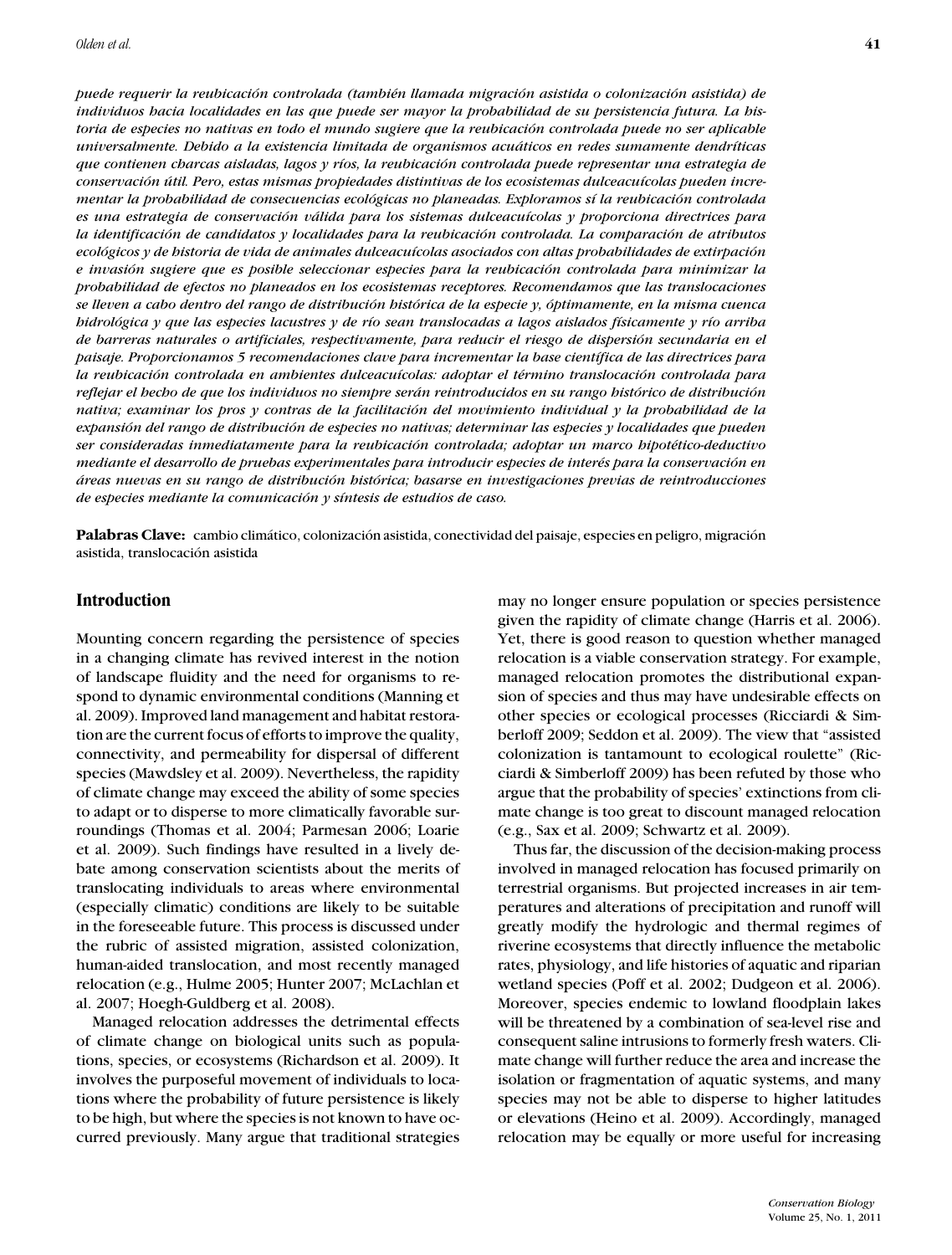the ability of aquatic species to persist than for terrestrial species. We explored whether managed relocation is an ecologically sound conservation strategy for freshwater systems, and if so, whether there are system-specific rules of engagement. We suggest that the distinctive properties of freshwater ecosystems that may make managed relocation a useful conservation strategy for reducing the probability of climate-driven extinctions also may result in unintended ecological consequences.

### **Applicability of Managed Relocation to Freshwaters**

Freshwater ecosystems have properties that violate key assumptions in existing frameworks for assessing the viability of managed relocation. Historically, biogeographic barriers operating at a hierarchy of spatial scales were insurmountable for most freshwater organisms, which typically move by swimming, crawling, or passively drifting through water. The movement of freshwater fishes, for example, is limited by their inability to cross oceans, high mountain ranges or expansive deserts (Rahel 2007). Major catchment divides and coastal saltwater represent barriers to interbasin colonization, and waterfalls and high gradient channels limit intrabasin movement. Movement barriers have isolated river basins and lakes where relatively distinctive species lineages and faunas have been preserved (Olden et al. 2010).

In contrast to many terrestrial species, responses of freshwater fishes and most other obligatory aquatic organisms (with the exception of overland dispersal of adult aquatic insects and some amphibians and waterdependent reptiles) to climate change are constrained because they are limited to dispersal along pathways of connected water. The linear nature of dendritic riverine systems makes them highly prone to fragmentation that can disrupt completion of life cycles for many freshwater organisms (Schlosser 1991; Fausch et al. 2002). Many freshwater systems historically were not geographically continuous. Instead, they were highly insular systems in which dispersal limitation helped shape population dynamics and distributional patterns.

Some scientists argue that landscape connectivity can be increased by creating new protected lands or altering management practices on relatively unprotected lands along the edges of shifting species distributions (Hannah et al. 2007; Franklin & Lindenmayer 2009). This could be accomplished, for example, by establishing connected reserves that follow longitudinal or elevational gradients (Hannah et al. 2007). Application of this model is more complex in freshwater than terrestrial systems. Many river basins terminate at topographic divides oriented in an east-to-west direction and thus do not provide access to refugia at higher latitudes. For example, fish in prairie river systems of the Great Plains (U.S.A.)

are geographically constrained by the prevailing west-toeast direction of the flow of most water in the region (Matthews & Zimmerman 1990). Fishes occupying these drainages (and others with similar orientation) are effectively constrained to a relatively small latitudinal range. The probability of fishes migrating far downstream to the north–south oriented mainsteam Mississippi or Missouri rivers, even over many generations, is low. Even for river basins in which water flows in a north-to-south direction, the quantity of habitat for organisms that must move upstream to access suitable thermal conditions would decrease.

Freshwater organisms will also face numerous and diverse natural and artificial obstacles to latitudinal or elevational movement. Natural barriers include temporary structures such as beaver dams, natural seasonal drying or warming of waterways, and permanent channel characteristics such as high gradient reaches with strong currents, cascades, or waterfalls. Population responses to climate change also will be inhibited by human-engineered structures. Hundreds of thousands of dams, diversions, and impassable road culverts exist globally (Nilsson et al. 2005). In the United States alone, there are over 80,000 large dams and an estimated 2.5 million or more small impoundments (Graf 2006). Mounting evidence shows that culverts at road-stream crossings can limit passage or dispersal of freshwater mussels (Voelz et al. 1998), aquatic insects (Blakely et al. 2006), shrimps (Resh 2005), crayfishes (Kerby et al. 2005), and fishes (Warren & Pardew 1998). Perhaps more so than natural barriers, humancaused habitat fragmentation threatens populations by blocking movement that is essential in the species' life history (e.g., Winston et al. 1991; Vaughn & Taylor 1999).

Increasingly, however, small dams and diversions are being removed for a number of reasons, including the restoration of hydrologic regimes and the enhancement of longitudinal connectivity for fish migration. Similarly, temporary barriers such as impassable culverts under roadways are being modified to allow for easier recolonization and movement of fishes (Roni et al. 2008). The removal of such obstructions, however, can increase the range of non-native species and the spread of diseases and parasites. In recent decades the conversion of culverts into permanent barriers has been a common management approach to protect isolated native populations (e.g., Voelz et al. 1998; Kerby et al. 2005). Given the complexities of invasion–isolation dynamics (Fausch et al. 2009; Jackson & Pringle 2010), it is unlikely that the removal of barriers to enhance habitat connectivity will be a successful adaptation strategy in all areas.

Given the limited mobility of many, if not most, freshwater species and the inability of many species to successfully negotiate natural and artificial barriers, one could argue that managed relocation will be essential. The ability of particular species and populations, especially small-bodied fishes that lack the ability to travel large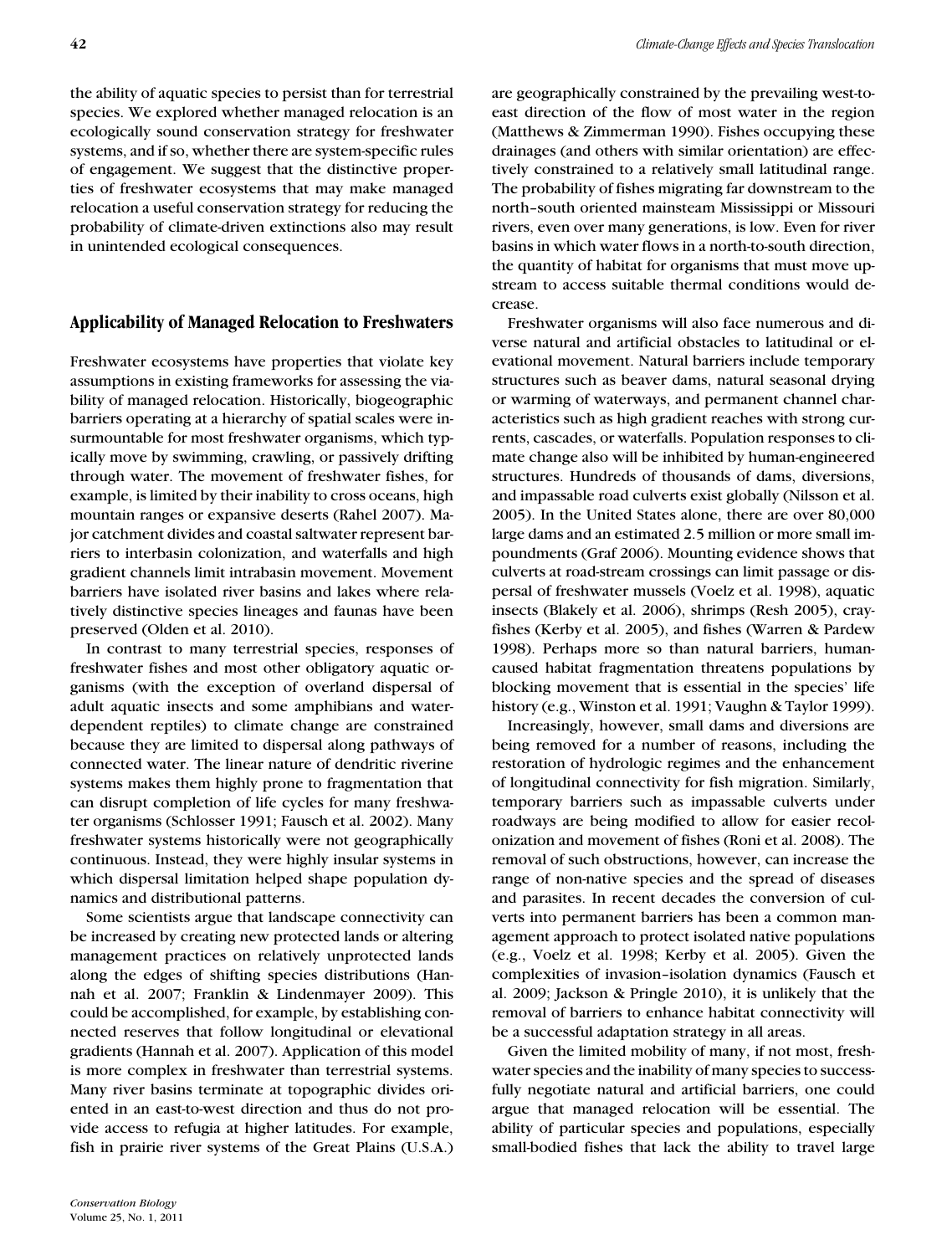distances and circumvent barriers (e.g., Schaefer et al. 2003), to migrate to new locations will be severely limited. The majority of globally threatened freshwater fishes are small-bodied species (Olden et al. 2007) that have confined home ranges and poor dispersal abilities. We expect that the thermal requirements of many of these species will not be met as climate changes, especially in flat landscapes at higher latitudes, where the speed of climate change is projected to be the greatest (Loarie et al. 2009). Aquatic insects (larval stages), snails, and crayfish, which move only centimeters to 1 m/day, are especially vulnerable.

# **Meeting Strict Ecological Criteria for Managed Relocation**

We believe that managed relocation efforts are most likely to achieve conservation goals if they meet strict ecological guidelines before they are implemented. In the act of implementing managed relocation, there may be a high probability of establishing populations that ultimately have effects similar to an invasive species (Ricciardi & Simberloff 2009). It is possible that short-distance managed relocations of species with intracontinental origins (i.e., native species introduced to new regions within a continent) will have fewer effects if boundaries of evolutionary significance are not breached. Yet, geographically proximate river basins are often so genetically and ecologically distinct that new colonizations, even from nearby source populations, could have large ecological effects. For example, translocation of monophyletic lineages of a freshwater shrimp (*Paratya australiensis*) from one subcatchment to another within the same drainage system in southeast Queensland, Australia, led to rapid (seven generations) extirpation of the resident genotype (Hughes et al. 2003).

An example of the cascading ecological impacts of species introduced from nearby populations is the rusty crayfish (*Orconectes rusticus*), which is native to the Ohio River of North America and has spread to other watersheds in the same Mississippi River Basin (Hobbs et al. 1989). The highly aggressive and omnivorous feeding behavior of the rusty crayfish has affected entire aquatic food webs, including the displacement of and hybridization with native crayfishes (e.g., Lodge et al. 1994). The smallmouth bass (*Micropterus dolomieu*) is another example of within-basin range expansions resulting in substantial effects on native food webs (e.g., Vander Zanden et al. 1999). The previous two examples are not isolated case studies; regional (or intracontinental) species introductions have effects that are often unexpected.

According to the Non-indigenous Aquatic Species Database (USGS 2009), the number of intracontinental non-native species established in the United States exceeds the number of species of foreign origin (percentage of total number of species in parentheses) for crayfish (92%), turtles (88%), freshwater fishes (72%), frogs (55%), and bivalves (54%). These values far surpass those for terrestrial mammals (16%) and plants (7.5%) (fig. 2 of Mueller & Hellmann 2008). This result, coupled with finding that the effects of non-native species are often independent of the origin of the invader (Ricciardi & Simberloff 2009, implies it is appropriate to examine closely even well-intentioned relocations, whether short or long in distance. It is highly unlikely, however, that non-native species will be candidates for managed relocation (except perhaps those with high economic values).

# **Reintroduction Biology as a Resource for Informing Managed Relocation**

Translocations and reintroductions of threatened species continue to be a popular conservation tool (Seddon et al. 2007), but existing knowledge from these experiences has yet to enter the discussion and design of managed relocation practices. With recent increases in the number of species-reintroduction projects, the opportunity exists to draw on scientifically based protocols for propagation, translocation, reintroduction, and augmentation for managed relocation in freshwaters and elsewhere. We see no difference between the motivations and decade-long practices of species translocation as defined by the International Union for Conservation of Nature (referring to any movement of living organisms from one area to another, including introduction outside its historical native range, reintroduction into its native range, and augmentation of an existing population [IUCN 1987]) and the concept of managed relocation. Perhaps the one exception is that the latter is theoretically more proactive (especially in regard to climate change) compared with the former.

Although the implementation of species reintroductions are biased toward mammals and birds (Seddon et al. 2005) and success rates are historically low or unquantifiable (Fischer & Lindenmayer 2000), lessons from past successes and failures can be applied to managed relocation in freshwaters. Examples of fruitful approaches include experimental studies of the release of captive-bred animals; simulation modeling to identify factors affecting the viability of reintroduced populations; spatially explicit modeling to plan for and evaluate reintroductions; ecological niche modeling to project future climate suitability of targeted localities; and studies that combine experiments, field observations, and modeling to explore the potential effects of translocated species on recipient ecosystems (Seddon et al. 2007; Armstrong & Seddon 2008; Rout et al. 2009).

Relocation of freshwater fishes and mussels (Unionidae) has been occurring in the United States for over 30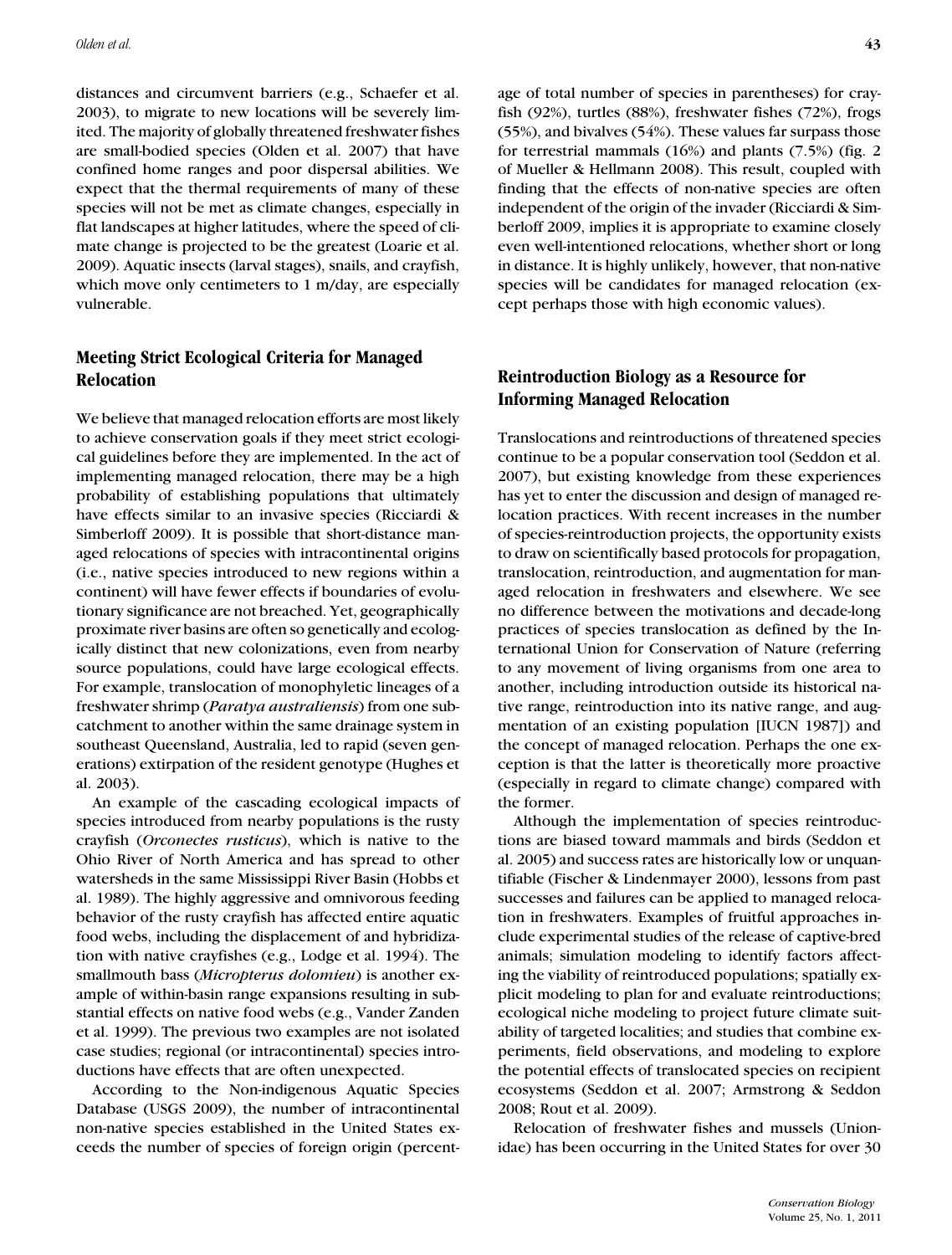years (e.g., Cope & Waller 1995; Minckley 1995; Peck et al. 2007). Results from relocation projects can inform the practice of managed relocation and can even highlight situations in which intentional translocations of species outside their historical range can result in unexpected consequences. For example, the watercress darter (*Etheostoma nuchale*) is listed as endangered under the U.S. Endangered Species Act. It is native to only 4 springs in Alabama that are threatened by watershed development and groundwater pollution (George et al. 2009). In response the USFWS moved 200 individuals in 1988 to establish a new population in Tapawingo Spring, outside the species' native range. The translocation was considered successful because watercress darters now number in the thousands. Nevertheless, the result of translocation was quite different for another threatened fish in Tapawingo Spring, the rush darter (*Etheostoma phytophilum*), which occurs in only three populations and was described as a distinct species in 1999. As the number of watercress darters increased, due to its competitive superiority, the number of rush darters decreased, and by 2001 rush darters had been extirpated from Tapawingo Spring. Thus, translocation of even a seemingly benign endangered species outside of its current range can adversely affect another endangered species.

# **Implementing Managed Relocation in Freshwater Systems**

The effects of introducing a freshwater species to a new location are uncertain (Leprieur et al. 2009) and we believe they must be balanced against the probability of species loss associated with doing nothing. We offer some general guidelines for deciding whether to consider managed relocation in freshwater systems and where these relocations should occur. We do not address the ecological and social criteria in the evaluation of managed relocation (see Hoegh-Guldberg et al. 2008; Richardson et al. 2009) or discuss broader ethical issues (Sandler 2010). Richardson et al. (2009) devised a decision-making framework for individual cases of managed relocation that is multidimensional and informed by differences in social values. We believe their perspective is equally valid for freshwater, marine, and terrestrial species. Here, we focused on species for which the risks of managed relocation might be minimal and on recipient locations that may reduce the probability of undesirable effects.

#### **Determining Candidacy for Managed Relocation**

It first needs to be determined on the basis of ecological data and causal mechanisms of climate change whether the species of concern is declining and whether it can move or adapt in response to climate changes. Next, an

assessment of the trade-offs between the probability of extirpation in the target region versus the probability of causing declines of native species or loss of ecosystem function in the recipient region is required. Direct estimates of probabilities of extirpation and invasion are lacking for most species. But, ecological theory and empirical data can be used to identify suites of species' traits, such as life history, trophic status, and dispersal ability, that are associated with the risk of extirpation (e.g., Olden et al. 2008; Sodhi et al. 2008; Larson & Olden 2010) and invasion (e.g., Ricciardi & Rasmussen 1998; García-Berthou 2007; Larson & Olden 2010).

We found few common ecological and life-history traits of freshwater animals that were associated with probabilities of extirpation and invasion (Table 1). Species with large body size, long life, delayed maturity, minimal parental care to offspring, and specialized feeding behaviors typically have greater probability of extirpation and tend to be less invasive. These species have low maximum rates of population growth and thus seem to be strong candidates for managed relocation in terms of minimizing the probability of unintended effects on recipient ecosystems. Nevertheless, species' traits related to invasion success are not always the opposite of those related to extinction probability (Table 1; Blackburn & Jeschke 2009). This result emphasizes that care must be practiced when considering even an imperiled species for managed relocation.

#### **Identifying Suitable Localities for Managed Relocation**

Three core criteria may assist in the determination of where to relocate freshwater organisms with the goal of minimizing the potential effects on recipient ecosystems. First, we suggest translocations occur within the species' historical range and optimally within the same major river basin so that boundaries of evolutionary significance are maintained. Multiple ecologically significant units can occur in a single drainage, however, and hybridization with a refugial population can lead to extirpation of the native lineage (e.g., Hughes et al. 2003).

Second, for lacustrine species, relocation to physically isolated lakes (e.g., seepage lakes with no inlets or outlets) rather than drainage lakes will lower the probability of secondary spread across the landscape from the relocation site. For riverine species, relocating populations upstream of natural or artificial barriers (e.g., waterfalls and large dams, respectively) helps prevent individuals from moving downstream (e.g., Rood et al. 2010). Nevertheless, a trade-off exists between maximizing the geographic extent of the receiving area and minimizing the potential undesirable ecological impacts at greater spatial extents. Moreover, this strategy also may result in greater effects at the relocation site. For example, seepage lakes often have endemic faunas because they lack predatory fish and have been geographically isolated for long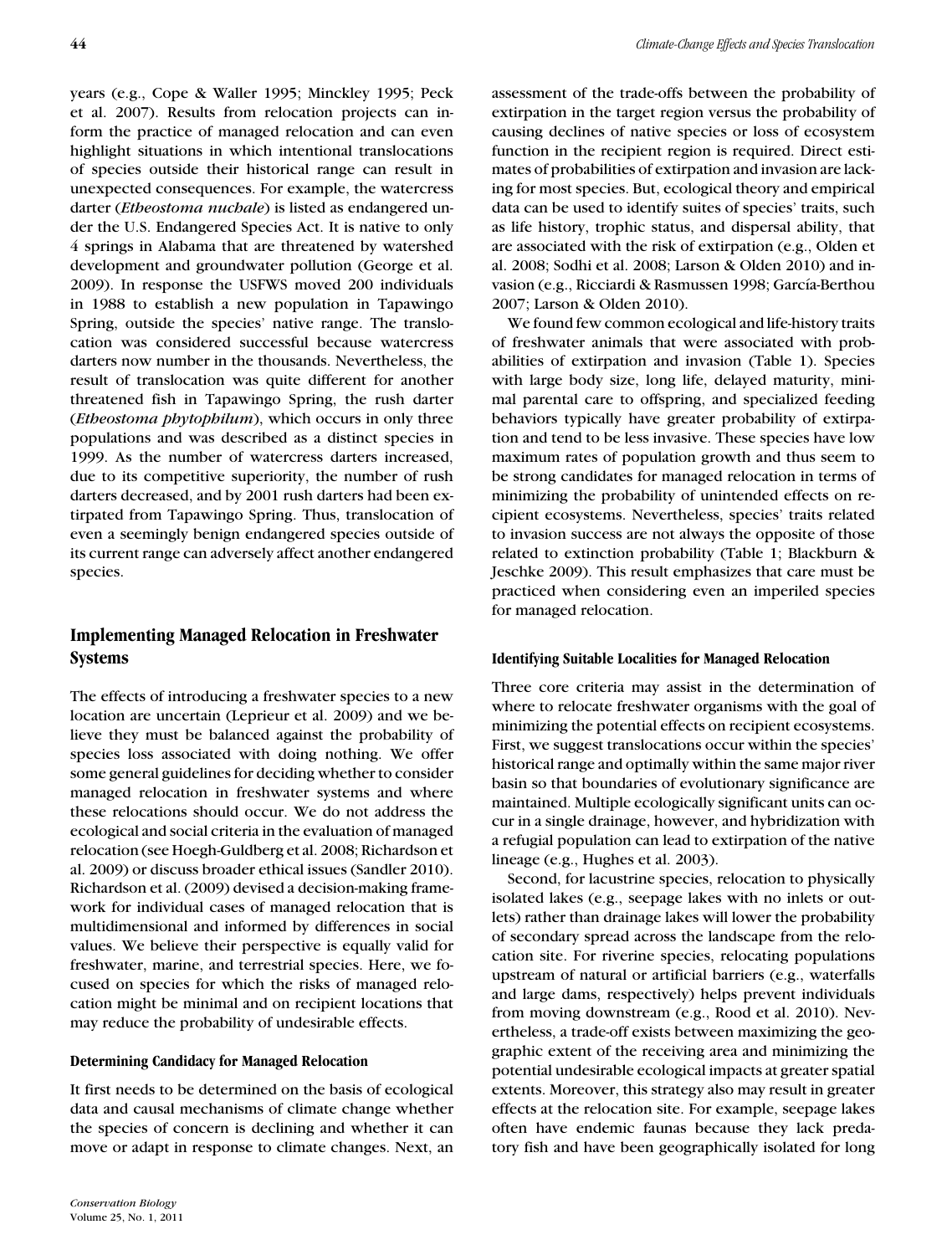| <i>Characteristic</i>                      | Likely to<br>be extirpated | Likely to<br>be <i>invasive</i> | Informative for<br>managed relocation |
|--------------------------------------------|----------------------------|---------------------------------|---------------------------------------|
| Abundance and distribution in native range | low and limited            | high and extensive              |                                       |
| Environmental tolerance                    | narrow                     | wide                            |                                       |
| Genetic variation                          | low                        | high                            |                                       |
| Body size                                  | small or large             | small or large                  |                                       |
| Life span                                  | short or long              | short or long                   |                                       |
| Growth rate                                | low                        | high                            |                                       |
| Maturation                                 | delayed                    | early                           |                                       |
| Fecundity                                  | low                        | high                            |                                       |
| Diet breadth                               | narrow                     | wide                            |                                       |
| Parental care                              | low or high                | low                             |                                       |
| Gregariousness                             | no                         | yes                             | $\sim$                                |
| Mobility                                   | limited or wide            | wide                            |                                       |

| Table 1. General characteristics of freshwater animal species associated with probabilities of extinction and invasion and our assessment of their |  |  |  |
|----------------------------------------------------------------------------------------------------------------------------------------------------|--|--|--|
| utility in identifying candidate species for managed relocation.*                                                                                  |  |  |  |

∗*Characteristics are based on McKinney (1997) and Kolar and Lodge (2001), and values refer to "typical" values that are derived from current scientific understanding (notable exceptions exist for all). Challenges of identifying traits associated with extinction and invasion were not considered ( Garc´ıa-Berthou 2007; Olden et al. 2008).*

periods. Thus, candidate relocation sites must be evaluated not only on the basis of successful establishment and long-term maintenance of the threatened species but also on the basis of minimizing collateral damage of the translocation event.

Third, current ecological integrity and future threats to candidate geographical areas for managed relocations must be evaluated carefully. A relocation is more likely to be successful in areas that have not been highly affected by human activities or non-native species. This site characteristic is relatively easy to quantify, but less certain are future changes in land tenure and continued effects of climate change. Hoegh-Guldberg et al. (2008) state that determining whether a species faces a high probability of decline or extinction as climate changes requires in-depth knowledge of the species' biology and the changes occurring within its environment. We suggest that the current state of knowledge and capacity to reliably predict how freshwater systems and biota will be affected by climate change remains limited (Heino et al. 2009). Even in recipient areas unlikely to change much in response to climate change, long-term efficacy of managed relocation requires an ongoing commitment to mitigate potential threats. It may be possible to establish new freshwater protected areas that are strategically located to support future populations.

#### **Conclusion**

There are those who believe managed relocation goes too far (Ricciardi & Simberloff 2009; Seddon et al. 2009) and those who believe it is a necessary consideration as climate changes (McLachlan et al. 2007; Sax et al. 2009). Decision-making frameworks that incorporate ecological and social values may minimize the possibility of inadvertent undesirable effects of managed location (Richardson et al. 2009). Although conservation of narrowly endemic freshwater species may require managed relocation, the risks associated with translocations will, in some cases, be substantial. Given that watercourses with natural or artificial barriers could limit, or even preclude, the ability of fish and other water-dependent biota to move in response to climate change, it may be worthwhile to consider removing these barriers or, alternatively, managed relocation. Assisted short-distance translocations to overcome natural and artificial barriers will, in many cases, be less risky than moving species across major topological divides or large distances. Nevertheless, these approaches increase probabilities of species invasions (Fausch et al. 2009; Jackson & Pringle 2010).

Given the many uncertainties, we recommend the establishment of an interagency commission of scientists and policy makers from academia, non-governmental organizations and state and federal agencies to develop clear guidelines for managed relocation in freshwater environments. We offer five recommendations to enhance the scientific basis of such guidelines.

- 1. Adopt the term *managed translocation* instead of managed relocation to reflect the fact that individuals will not always be reintroduced within their historical native range. Specifically, we recommend that *managed introduction* be used to describe the intentional movement of an organism outside its historical native range and *managed reintroduction* be used to describe the intentional movement of an organism into part of its former native range.
- 2. Use a systematic planning and prioritization process to examine the trade-off between facilitation of individual movement in response to climate change (e.g., removal of small barriers) and the probability of range expansion of non-native species currently in a system.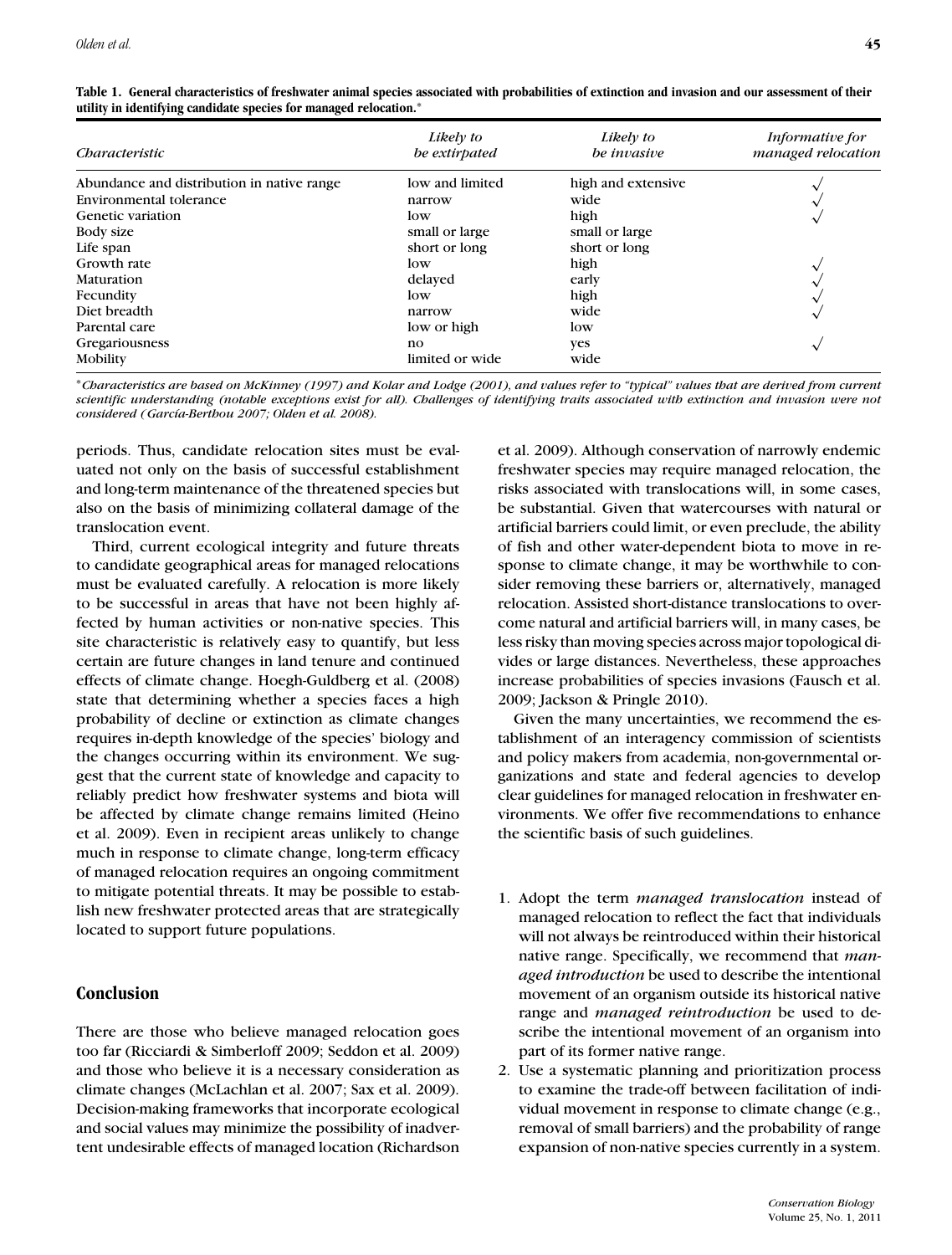- 3. Determine which species and locations might be immediately considered for managed translocation by linking the current status of species with recent estimates of the rate at which local climate is projected to change. In mountainous regions, the rate of temperature change may be as low as 0.8 km/year, whereas in grassland and desert biomes it may approach 1.3 km/year (Loarie et al. 2009). Thus, species with slow generation times and limited dispersal ability that occurs in low-gradient rivers with many dams may be good candidates.
- 4. Adopt a hypothetico-deductive framework by conducting experimental trials to introduce species of conservation concern into new areas within their historical range.
- 5. Build on previous research through continued communication and synthesis of case studies (i.e., metaanalysis). Inevitably, the process of managed translocation, much like the history of species reintroductions, will rely heavily on evidence from case studies. Thus, creation of integrated monitoring and information systems will help establish a reliable database to guide future research and implementation of managed relocation.

Advances in these areas, when coupled with the legal reality of species translocations (Joly & Fuller 2009; Shirey & Lamberti 2010) will help ensure that the best available science informs decisions about managed relocation for conservation of freshwater organisms.

## **Acknowledgments**

We thank members of the Olden Lab for conversations on the topic of managed relocation, and M.A. Schlaepfer and three anonymous reviewers for their comments. J.D.O. acknowledges funding support from the U.S. Environmental Protection Agency Science to Achieve Results (STAR) Program (grant R833834). M.J.K. acknowledges funding support from the Tropical Rivers and Coastal Knowledge Research Hub and the Australian Rivers Institute, Griffith University. N.L.P. acknowledges funding support from the EPA STAR (grant R833833). J.D.O. conceived the idea for the manuscript and led the writing with significant inputs from all coauthors.

#### **Literature Cited**

- Armstrong, D. P., and P. J. Seddon. 2008. Directions in reintroduction biology. Trends in Ecology & Evolution **23:**20–25.
- Blackburn, T. M., and J. M. Jeschke. 2009. Invasion success and threat status: two sides of a different coin? Ecography **32:**83–88.
- Blakely, T. J., J. S. Harding, A. R. McIntosh, and M. J. Winterbourn. 2006. Barriers to recovery of aquatic insect communities in an urban stream. Freshwater Biology **51:**1634–1645.
- Cope, W. G., and D. L. Waller. 1995. Evaluation of freshwater mussel propagation as a conservation and management strategy. Regulated Rivers: Research and Management **11:**147–155.
- Fausch, K. D., B. E. Rieman, J. B. Dunham, M. K. Young, and D. P. Peterson. 2009. Invasion versus isolation: trade-offs in managing native salmonids with barriers to upstream movement. Conservation Biology **23:**859–870.
- Fausch, K. D., C. E. Torgersen, C. V. Baxter, and H. W. Li. 2002. Landscapes to riverscapes: bridging the gap between research and conservation of stream fishes. BioScience **52:**483–498.
- Fischer, J., and D. B. Lindenmayer. 2000. An assessment of the published results of animal relocations. Biological Conservation **96:**1–11.
- Franklin, J. F., and D. B. Lindenmayer. 2009. Importance of matrix habitats in maintaining biological diversity. Proceedings of the National Academy of Science of the United States of America **106:**349– 350.
- García-Berthou, E. 2007. The characteristics of invasive fishes: what has been learned so far? Journal of Fish Biology **71**(Suppl. D):33–55.
- George, A. L., B. R. Kuhajda, J. D. Williams, M. A. Cantrell, P. L. Rakes, and J. R. Shute. 2009. Guidelines for propagation and translocation for freshwater fish conservation. Fisheries **34:**529–545.
- Graf, W. L. 2006. Downstream hydrologic and geomorphic effects of large dams on American rivers. Geomorphology **79:**336–360.
- Hannah, L., G. F. Midgley, S. Andelman, M. B. Araujo, G. Hughes, E. Martinez-Meyer, R. G. Pearson, and P. Williams. 2007. Protected area needs in a changing climate. Frontiers in Ecology and the Environment **5:**131–138.
- Harris, J. A., R. J. Hobbs, E. Higgs, and J. Aronson. 2006. Ecological restoration and global climate change. Restoration Ecology **14:**170–176.
- Heino, J., R. Virkkala, and H. Toivonen. 2009. Climate change and freshwater biodiversity: detected patterns, future trends and adaptations in northern regions. Biological Reviews **84:**39–54.
- Hobbs, H. H., J. P. Jass, and J. V. Huner. 1989. A review of global crayfish introductions with particular emphasis on two North American species (Decapoda, Cambaridae). Crustaceana **56:**299–316.
- Hoegh-Guldberg, O., L. Hughes, S. McIntyre, D. B. Lindenmayer, C. Parmesan, H. P. Possingham, and C. D. Thomas. 2008. Assisted colonization and rapid climate change. Science **321:**345–346.
- Hughes, J. M., K. Goudkamp, D. Hurwood, M. Hancock, and S. E. Bunn. 2003. Translocation causes extinction of a local population of the freshwater shrimp *Paratya australiensis* (Atyidae). Conservation Biology **17:**1007–1012.
- Hulme, P. E. 2005. Adapting to climate change: is there scope for ecological management in the face of a global threat? Journal of Applied Ecology **42:**784–794.
- Hunter, M. L., Jr. 2007. Climate change and moving species: furthering the debate on assisted migration. Conservation Biology **21:**1356–1358.
- IUCN (International Union for Conservation of Nature). 1987. IUCN position statement on the translocation of living organisms: introductions, re-introductions, and re-stock. IUCN, Gland, Switzerland. Available from http://www.iucnsscrsg.org/ (accessed February 2010).
- Jackson, C. R., and C. M. Pringle. 2010. Ecological benefits of reduced hydrologic connectivity in intensively developed landscapes. Bio-Science **60:**37–46.
- Joly, J. L., and N. Fuller. 2009. Advising Noah: a legal analysis of assisted migration. Environmental Law **39:**10413–10425.
- Kerby, J. L., S. P. D. Riley, L. B. Kats, and P. Wilson. 2005. Barriers and flow as limiting factors in the spread of an invasive crayfish (*Procambarus clarkii*) in southern California streams. Biological Conservation **126:**402–409.
- Kolar, C. S., and D. M. Lodge. 2001. Progress in invasion biology: predicting invaders. Trends in Ecology & Evolution **16:**199–204.
- Larson, E. R., and J. D. Olden. 2010. Latent extinction and invasion risk of crayfishes in the southeastern United States. Conservation Biology **24** DOI:10.1111/j.1523-1739.2010.01462.x.